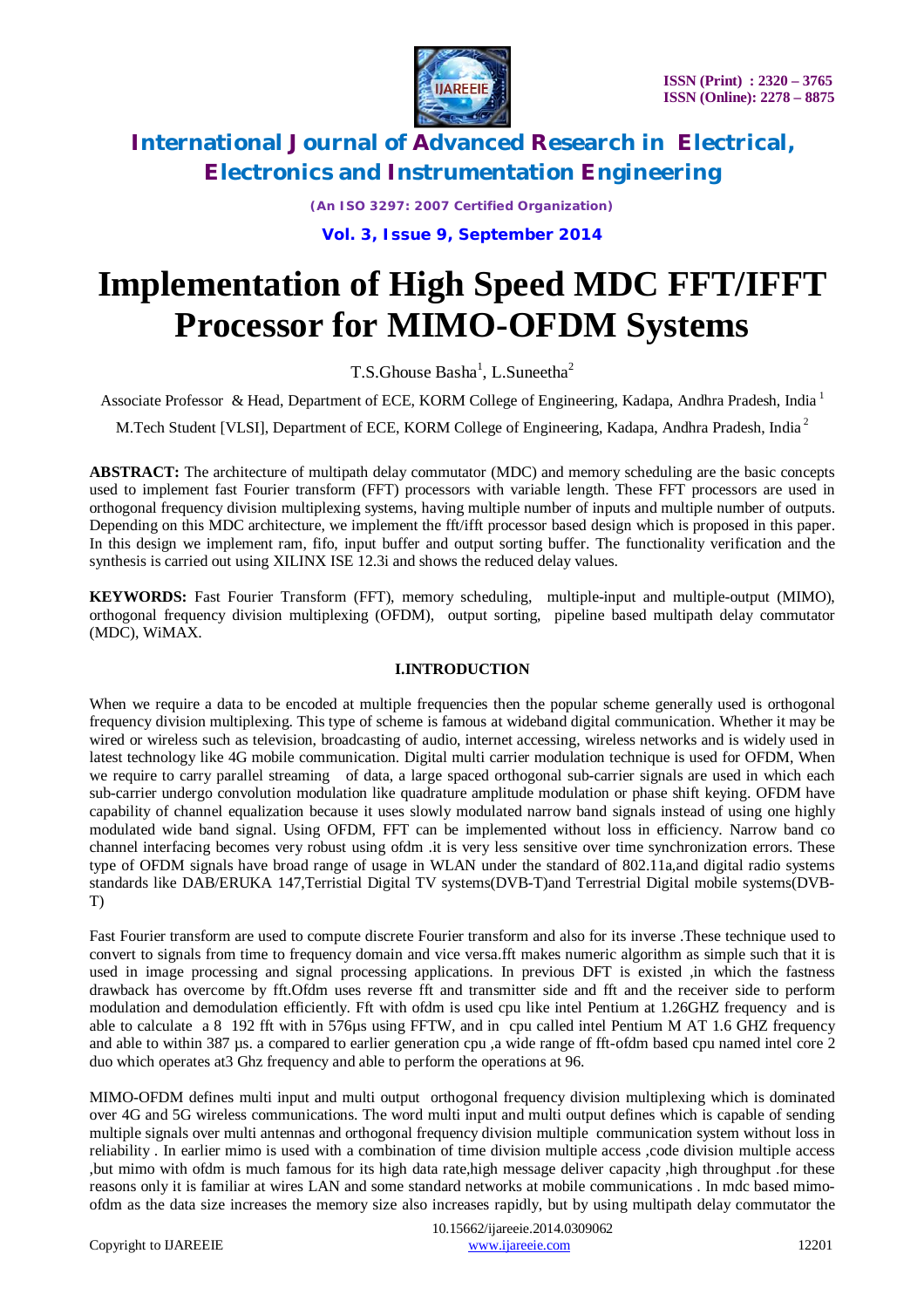

*(An ISO 3297: 2007 Certified Organization)*

### **Vol. 3, Issue 9, September 2014**

data flow will be controlled in simplest manner. the main reason for implementing mimo based ofdm is for its simplicity and which makes the user data in to a closely spaced narrow sub channels in such to eliminates bigger obstacles to increase reliability.

#### **II.LITERATURE SURVEY**

FAST Fourier transform (FFT) is the major block in orthogonal frequency division multiplexing systems. Ofdm has allocated in a large range of applications from wired-communication modems, such as digital subscriber lines (xDSL) [1], [2], to wireless-communication modems, like IEEE802.11 [3] WiFi, IEEE802.16 [4], [5] WiMAX or 3GPP long term evolution (LTE), to process baseband data.

Inverse fast Fourier transform (IFFT) converts the modulated information from frequency domain to time domain for transmission of radio signals, while FFT gathers samples from the time domain, again converting them to the frequency domain.

Y.G.Li, J.H. Winters and N.R.Sollenberger[6] proposed multiple input multiple output (MIMO) devices, data throughput can be increased drastically. Hence MIMO-OFDM systems provide data rate and reliability in wireless communications. To handle "multiple" data streams, firstly the functional are to be duplicated for processing the given inputs. Without a proper design, the complexity of FFT/IFFT processors in MIMO systems increases linearly with the number of data streams.

B. G. Jo and M. H. Sunwoo [8] proposed pipelines schemes, are the architectures most widely adopted for the implementation of FFT/IFFT. From the memory access perspective, in-place memory updating schemes performs the computation in three phases: writing in the inputs, updating intermediate values, and reading out the results. In updating phase, the processor reuses the radix-*r* processor, such that a single radix-*r* butterfly is sufficient to complete *N*-point FFT/IFFT computation. Since each phase is non-overlapped, the outputs can be sequential or as requested. However, it is the non-overlapping characteristic that makes the butterfly idle in memory write and read phases, and the overall process is lengthy. Continuous-flow mixed radix (CFMR) FFT.

P. Y. Tsai and C. Y. Lin [9] utilizes two *N*-sample memories to generate a continuous output stream. One of the memories is used to calculate current FFT/IFFT symbols, while the other stores the previously computed results and controls the output sequence. Thus, when CFMR is used in MIMO systems, the required memory is increased in a trend proportional to 2×*Ns*, where *Ns* is the number of data streams. Such memory requirement may be forbidden if *Ns* is large, because the area of memory does not shrink as much as that of logic gates when fabrication technology advances, due to the use of sense amplify circuitry.

#### **III.FFT/IFFT PROCESSORS**

Fast Fourier Transform and Inverse Fast Fourier Transform are the most efficient and fast algorithms to calculate the Discrete Fourier Transform and Inverse Discrete Fourier Transform respectively. Fast Fourier Transform/Inverse Fast Fourier Transform is mostly used in many communication applications like Digital Signal Processing and the implementation of this is a growing research. From the last years, OFDM became an important one in FFT/IFFT algorithms and is going to be implemented. The efficient multiple access method for Bandwidth in digital communications is OFDM (Engels, 2002; Nee & Prasad, 2000). Many of nowadays OFDM technique can be used in most important wireless communication systems: Digital Audio Broadcasting (DAB) (World DAB Forum, n.d.), Digital Video Broadcasting (DVB) , Wireless Local Area Network (WLAN) , Wireless Metropolitan Area Network (WMAN) and Multi Band –OFDM Ultra Wide Band (MB–OFDM UWB). Moreover, this method is also utilised in important wired applications like Asymmetric Digital Subscriber Line (adsl) or Power Line Communication.

Every communication system must have both Transmitter and Receiver. At the Transmitter side, IFFT is used for modulating signal, which depends on the OFDM system and at the Receiver side, FFT is used for demodulating signal. The FFT/IFFT are the important modules in OFDM transceivers. From this we can say that, the most parts of OFDM systems are, IFFT can be used at the transmitter side where as viterbi decoder can be used at the receiver side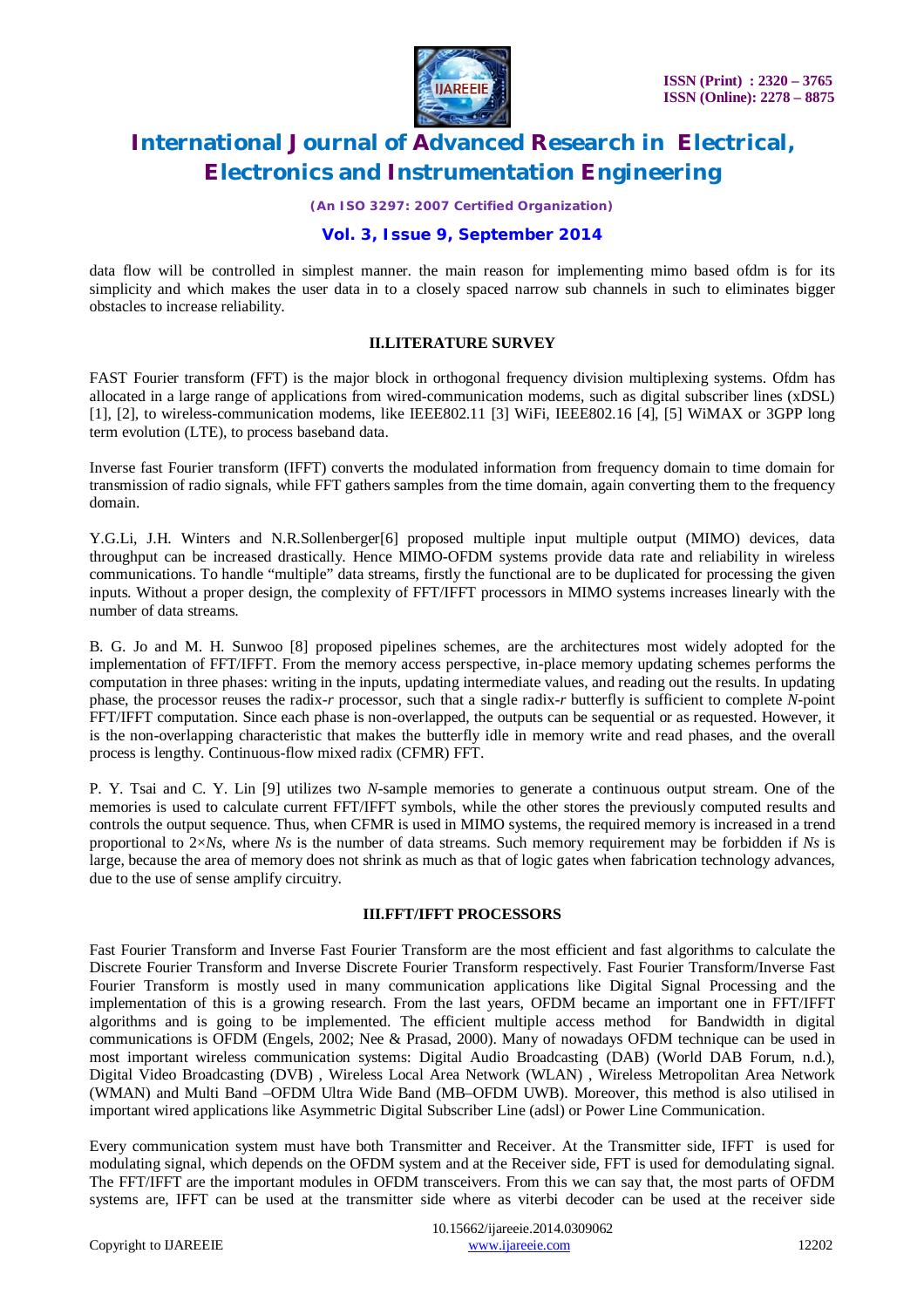

*(An ISO 3297: 2007 Certified Organization)*

### **Vol. 3, Issue 9, September 2014**

(Maharatna et al., 2004). The FFT is the second calculative huge block at the receiver section. The fft and ifft must be implemented such that to achieve the required throughput with the reduced area and delay. The modern ofdm transceivers requirements may lead to the implementation of special hardware, which is the critical block in the transceiver. Hence the fft/ifft can be implemented as a Very Large Scale Integrated circuit. The methods that we applied to the FFT can also be applied to the IFFT. From the output of a FFT processor,we can easily get the ifft. Therefore, the discussion in this chapter concentrates on the FFT without loss of generality.



**Figure1.** Internal architecture of fft/ifft processors

The inverse discrete Fourier transform can be found using Which can be expressed as Where is called the twiddled factor We can see that the difference between the inverse discrete Fourier and forward Fourier transform is the twiddled factor and the division by 1/N is called the twiddled factor.



**Figure 2.** Inverse Fourier Transform

Wireless technologies have evolved remarkably since Guglielmo Marconi said that the ability of radio can provide good contact with the ships sailing in the English channel in 1894. New theories and applications of wireless technologies have been developed by hundreds and thousands of scientists and engineers through the world ever since.Wireless communications can be regarded as the most important development that has an extremely wide range of applications from TV remote control and cordless phones to cellular phones and satellite-based TV systems. It changed people's life style in every aspect. Especially during the last decade, the industry of mobile radio

 10.15662/ijareeie.2014.0309062 Copyright to IJAREEIE www.ijareeie.com 12203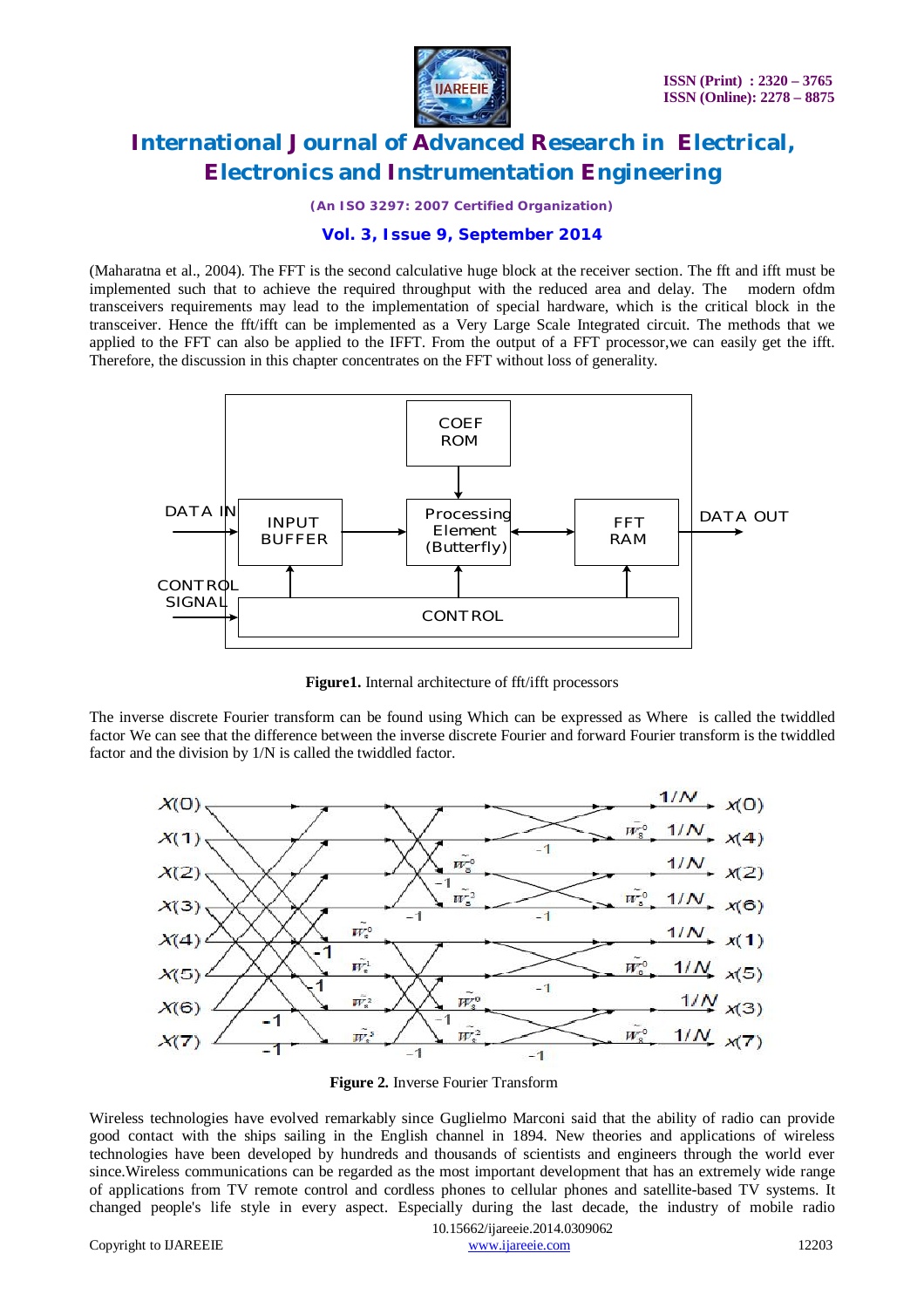

*(An ISO 3297: 2007 Certified Organization)*

### **Vol. 3, Issue 9, September 2014**

communication is growing exponentially with increasing rate, fueled by the digital and RF (radio frequency) circuits design, fabrication and integration techniques and more computing power in chips. This trend will continue with an even greater pace in the near future.

The advances and developments in the technique have partially helped to realize our dreams on fast and reliable communicating \any time anywhere". But we are expecting to have more experience in this wireless world such as wireless Internet surfing and interactive multimedia messaging so on. One natural question is: how can we put high-rate data streams over radio links to satisfy our needs? New wireless broadband access techniques are anticipated to answer this question. For example, the coming 3G (third generation) cellular technology can provide us with up to 2Mbps(bits per second) data service. But that still does not meet the data rate required by multimedia media communications like HDTV (high-definition television) and video conference. Recently MIMO-OFDM systems have gained considerable attentions from the leading industry companies and the active academic community.A collection of problems including channel measurements and modeling, channel estimation, synchronization, IQ (in phase-quadrature) imbalance and PAPR (peak-to-average power ratio) have been widely studied by researchers .Clearly all the performance improvement and capacity increase are based on accurate channel state information. Channel estimation plays a significant role for MIMO-OFDM systems. For this reason, it is part of my dissertation to work on channel estimation of MIMO-OFDM systems.



**Figure 3.** Proposed MIMO fft/ifft Processor

Multiple Input Multiple Output (MIMO) systems are devices that are used in wireless communication. These are devices consisting of array of transmitters and receivers. With MIMO device it is possible to obtain high data. Hence combination of MIMO and OFDM system provides efficient data rate and reliability in wireless communications. IEEE 802.16 WIMAX (Worldwide Interoperability for Microwave Access) is a wireless communications standard, which can provide a data rates from 30 to 40 megabit/sec. 3GPP (3rd Generation Partnership Project) is the recent evaluation in IEEE 802.16 WiMAX. The 3rd Generation Partnership Project initiative evolved from a strategic one, which is between Nortel Networks and AT&T Wireless. AT&T Wireless was worked with an IS-136 time division multiple access wireless network present in the United States in 1998.Nortel Networks Wireless, which is an R&D center in Richardson, which is a wireless division of Bell Northern Research and developed a new one for " Internet Protocol " wireless network and the internal name is "Cell Web".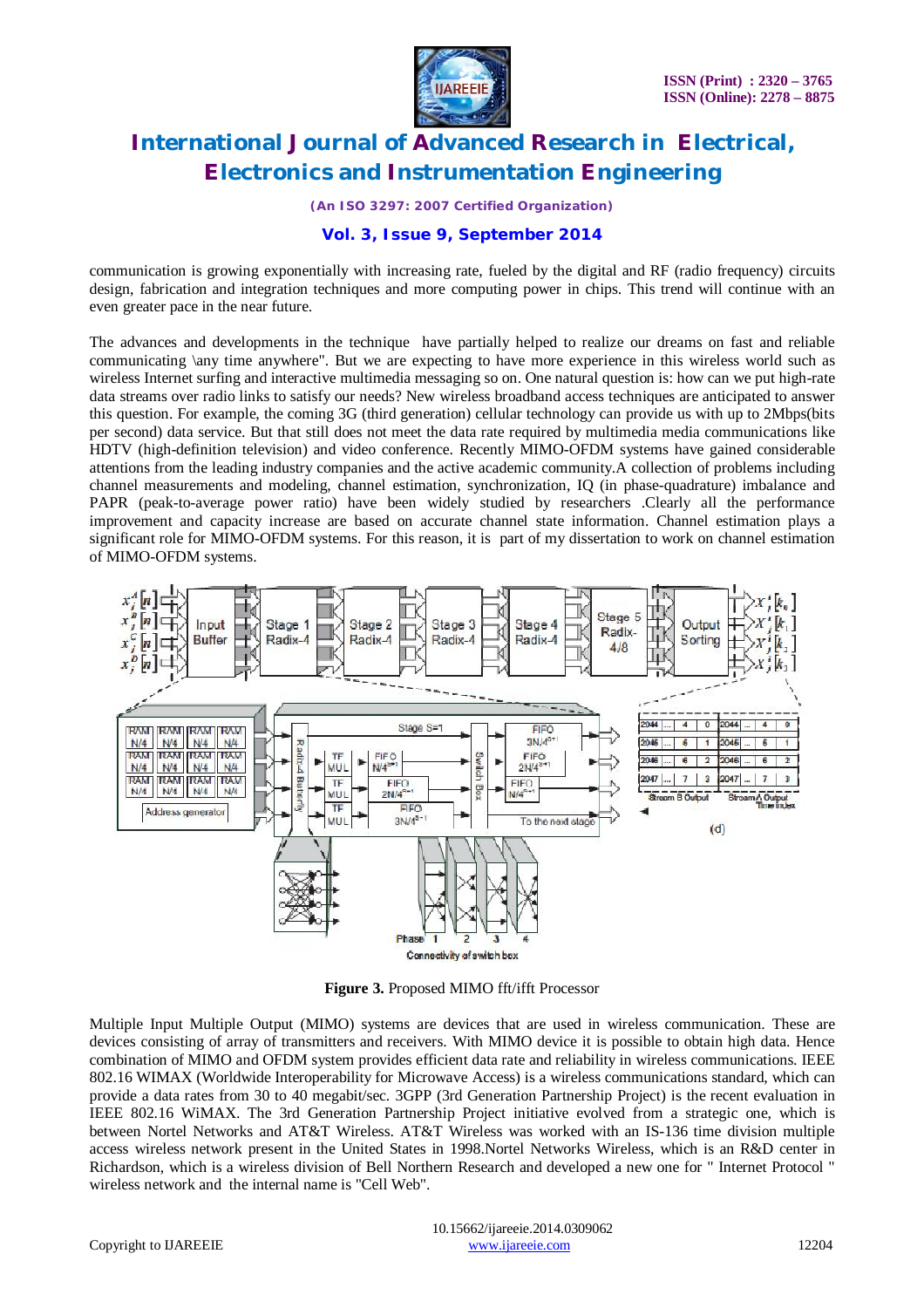

*(An ISO 3297: 2007 Certified Organization)*

### **Vol. 3, Issue 9, September 2014**

#### **IV.FFT PROCESSOR INVOLVED METHODS**

Fast Fourier Transform is an algorithm proposed by Cooley and Tukey to compute Discrete Fourier transform (DFT) which converts time to frequency and reduces the time complexity to O(N log 2N), where N denotes the size of FFT. When considering the other implementations, the FFT/IFFT algorithm is chosen such that the speed of execution, hardware complexity, flexibility and accuracy. But for real time systems, the speed of execution is the major thing. Based on this, Several architectures have been taken place from the last 300 years such as architecture having single and double memory, cached memory architecture, array based architecture, and pipeline based architecture for the purpose of hardware implementation, various FFT processors have been used mainly 2 types of architectures.

- a. Memory based architecture
- b. Pipeline based architecture

Memory based architecture cannot be parallelized where as the pipeline architecture can overcome the disadvantages of the former one. Pipeline based architectures worked in real time, continous processing and having smaller latency with less delay which is required for most of the applications.

Generally, the pipeline FFT processors are classified in two design- architectures.

a. Single-path delay feedback (SDF) pipeline architecture

b. Multiple-path delay Commutator (MDC) pipeline architecture.

Single path delay feedback (SDF) reduces amount of multipliers but it complicates the control mechanism and uses more memory resources whereas Multipath Delay Commutator saves more area,[5] and thus MDC is adopted as the hardware architecture. Multipath Delay Commutator (MDC) makes the feedback paths in to feed forward streams using switch boxes along with memory.In this paper Multipath Delay Commutator and memory scheduling are used to implement fast fourier transform in orthogonal frequency division system with variable length for multiple input and multiple output. From the above two things, we can say that the delay feedback is more efficient than delay commutator for the proper utilization of memory. For computation of FFT we need to use twiddle factor to multiply with input signals to obtain output, and for this a huge size of ROM is required to store twiddle factors which in turn increases the cost.

Thus for further improvement, ROM-less FFT/IFFT processor which eliminates ROM"s that store twiddle factor is presented. The complex multipliers are used for this purpose and they perform shift-and-add operations, thus the processor uses a digital multiplier with 2 inputs and does not require any storage element like ROM, to store twiddle factor. Thus the proposed architecture also includes a reconfigurable complex constant multiplier to store twiddle factor instead of using ROM"s.

#### **V.RESULTS**

**A. RTL SCHEMATIC:** This shows the inputs and outputs of the proposed system. Based on the clock and reset signals, the output data each of 32 bit is obtained.



**Figure4.** RTL view of mdc fft/ifft processor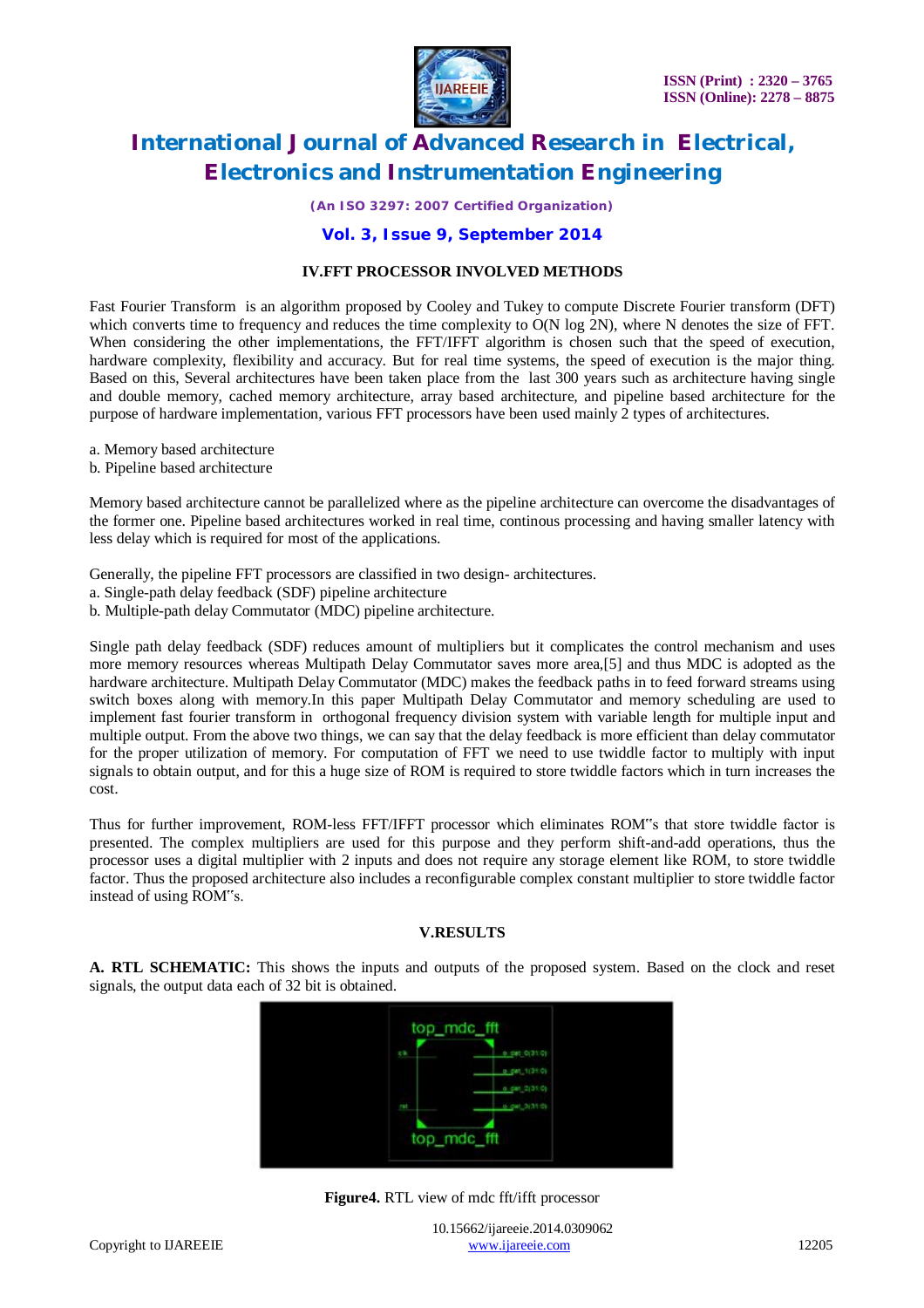

*(An ISO 3297: 2007 Certified Organization)*

### **Vol. 3, Issue 9, September 2014**

**B. SIMULATION RESULTS:** This shows that the proposed system consist of output buffer having the sample data of 2048 samples, which are unsigned decimal.

| <b>Name</b>                  | Value |                      | 280,200,000 ps<br>280,400,000 ps<br>280,800,000 ps<br>281,000,000 ps<br>281,200<br>280,600,000 ps |
|------------------------------|-------|----------------------|---------------------------------------------------------------------------------------------------|
| o_buf_3[31:0]<br><b>Tags</b> | 1772  | 1771<br>1772         | 1773<br>1775<br>1779<br>1781<br>1774<br>1776<br>1777<br>1782<br>17/8<br>1780                      |
| o_buf_3[31:0]<br>a.          | 1772  | 1771<br>1772         | 1779<br>-1782<br>1773<br>1775<br>1777<br>1778<br>1781<br>1774<br>1776<br>1780                     |
| o_buf_3[31:0]<br>e.          | 1772  | 1771<br>1772         | 1773<br>1775<br>1777<br>1779<br>1781<br>1782<br>1774<br>1776<br>1778<br>1780                      |
| o_buf_3[31:0]<br>ь.          | 1772  | 1771<br>1772         | 1773<br>1774<br>1775<br>1777<br>1779<br>1781<br>$\times$ 1782<br>1776<br>1778<br>1780             |
|                              |       |                      |                                                                                                   |
|                              |       |                      |                                                                                                   |
|                              |       |                      |                                                                                                   |
|                              |       | X1: 280, 240, 666 ps |                                                                                                   |
| m<br>$\mathbb{R}$            | m     | $+$ $+$              |                                                                                                   |
| Default.wcfg*                | E     | tb_mdc_fft.v         | E<br>e<br>図<br>input buffer.v<br>top_mdc_fft.v                                                    |

#### **Figure5.**Output Data

**C. DESIGN SUMMARY:** This shows that the proposed system consists of synthesis report, memory usage, Number of LUT's and delay.

| Design Overview                                                            |                                         |                           | top mdc fft Project Status (08/24/2014 - 11:02:57) |                  |                                      |         |  |  |
|----------------------------------------------------------------------------|-----------------------------------------|---------------------------|----------------------------------------------------|------------------|--------------------------------------|---------|--|--|
| Summary<br>ΞĪ<br>E)<br><b>IOB</b> Properties                               | <b>Project File:</b>                    | suneetha 1.xise           | <b>Parser Errors:</b>                              |                  | No Errors                            |         |  |  |
| Eì<br>Module Level Utilization                                             | <b>Module Name:</b>                     | top mdc fft               | <b>Implementation State:</b>                       |                  | Placed and Routed                    |         |  |  |
| B<br><b>Timing Constraints</b><br>E<br><b>Pinout Report</b>                | <b>Target Device:</b>                   | xc6slx150t-3fgg676        | • Errors:                                          |                  | No Errors                            |         |  |  |
| Eì<br><b>Clock Report</b>                                                  | <b>Product Version:</b>                 | ISE 12.3                  | • Warnings:                                        |                  | 17655 Warnings (1018 new)            |         |  |  |
| <b>Static Timing</b><br>33                                                 | <b>Design Goal:</b>                     | Balanced                  | • Routing Results:                                 |                  | X 3317 Signals Not Completely Routed |         |  |  |
| Errors and Warnings<br>B<br><b>Parser Messages</b>                         | <b>Design Strategy:</b>                 | Xilinx Default (unlocked) | • Timing Constraints:                              |                  | All Constraints Met                  |         |  |  |
| B<br>Synthesis Messages                                                    | <b>Environment:</b>                     | <b>System Settings</b>    | • Final Timing Score:                              |                  | I٥                                   |         |  |  |
| E<br><b>Translation Messages</b><br>E<br>Map Messages                      |                                         |                           |                                                    |                  |                                      |         |  |  |
| E<br><b>Place and Route Messages</b><br><b>Timing Messages</b>             | L1<br><b>Device Utilization Summary</b> |                           |                                                    |                  |                                      |         |  |  |
| <b>Bitgen Messages</b>                                                     | <b>Slice Logic Utilization</b>          |                           | <b>Used</b>                                        | <b>Available</b> | <b>Utilization</b>                   | Note(s) |  |  |
| Ð<br>All Implementation Messages                                           | Number of Slice Registers               | 4,776                     | 184,304                                            | 2%               |                                      |         |  |  |
| <b>E</b> - Detailed Reports<br>Synthesis Report                            | Number used as Flip Flops               | 4,776                     |                                                    |                  |                                      |         |  |  |
| <b>ER</b> Transfering Banner                                               | Number used as Latches                  | $\Omega$                  |                                                    |                  |                                      |         |  |  |
| <b>Design Properties</b>                                                   | Number used as Latch-thrus              |                           | $\overline{0}$                                     |                  |                                      |         |  |  |
| <b>Enable Message Filtering</b><br><b>Optional Design Summary Contents</b> | Number used as AND/OR logics            | n                         |                                                    |                  |                                      |         |  |  |
| <b>Show Clock Report</b>                                                   | Number of Slice LLITs                   |                           | 22,621                                             | 92,152           | 24%                                  |         |  |  |
| <b>Show Failing Constraints</b><br>F<br><b>Show Warnings</b>               | Number used as logic                    |                           | 20,497                                             | 92,152           | 22%                                  |         |  |  |
| $\blacksquare$<br><b>Show Errors</b>                                       | Number using O6 output only             |                           | 6,358                                              |                  |                                      |         |  |  |
|                                                                            | Number using O5 output only             |                           | 9,294                                              |                  |                                      |         |  |  |
|                                                                            | Number using O5 and O6                  |                           | 4,845                                              |                  |                                      |         |  |  |

**Figure6.** Summary of the proposed mdc fft/ifft processor

### **VI. CONCLUSION**

The proposed high speed MDC architecture and memory scheduling are very much suitable for FFT/IFFT processor in multiple input multiple output OFDM system, because the constant multipliers are used to store the twiddle factors instead of ROM, Which utilizes 100% area and reduces the delay.

#### **REFERENCES**

- 1. Asymmetric Digital Subscriber Line Transceivers 2 (adsl 2), ITU-T Standard G 992.3, January, 2005.
- 2. Very High Bit Rate Digital Subscriber Line Transceiver- 2(vdsl 2), ITUT Standard G 993.2, February, 2006
- 3. The Wireless LAN Media Access Control (MAC) and Physical Layer (PHY) Specifications, IEEE standard 802.11, 1999.